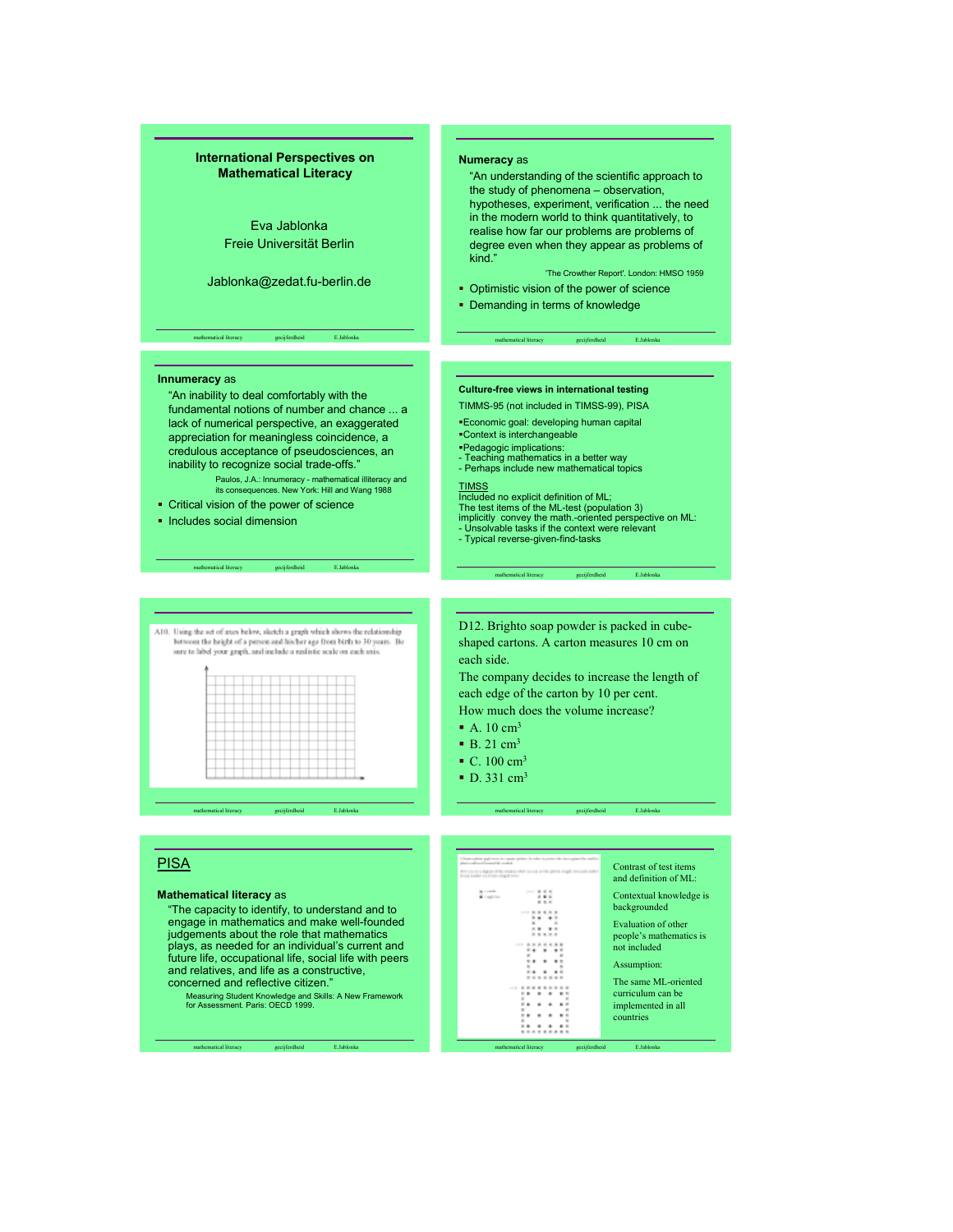



# Cultural, regional views

# ML has to reflect:

- Techniques used in the workplace
- Ethnomathematical practices
- Problems of practical and material importance for the community

Imply pedagogical change: activities and projects

#### Examples:

- **Borba (1995): project on fund raising for soccer games** with children from slums
- Knijnik (2000): project with settlers of the Landless People's Movement (MST) in Brazil

mathematical literacy gecijferdheid E.Jablonka

#### Numeracy versus Calculus

- "Even individuals who have studied calculus often remain largely ignorant of common abuses of data and all too often find themselves unable to comprehend (much less to articulate) the nuances of quantitative inferences. Although calculus and all that flows from it is a fundamental tool of modern science, it is not calculus but numeracy that is the key to understanding our datadrenched society."
	- Steen. L. A., Mathematics and Numeracy: Two Literacies, One Language. To appear in The Mathematic Teacher, Singapore Association of Teachers of Mathematics.

#### mathematical literacy gecijferdheid E.Jablonka

#### Social critique views

Egalitarian goals: mathematics for democracy Imply: democratisation of mathematics pedagogical change Contexts: of political and social relevance Include: critical evaluation of use of mathematics

#### Examples:

Skovsmose & Nielsen (1996) Frankenstein & Powell (1989) Shan & Baily (1991)

# Perspectives on implementation of ML Integrate in all subjects 瓶儿 **WEBSTER**

mathematical literacy gecijferdheid E.Jablonka

# mathematical literacy gecijferdheid E.Jablonka Field: Physical, Mathematical, Computer and Life Sciences Sub-field: Mathematical Literacy, Unit standards at NQF levels 2 Total credit 6. Apply basic knowledge of statistics and probability to influence the 4 use of data and procedures in order to investigate life related problems 5. Identify, describe, compare, classify, calculate shape and motion in 3 2-and 3-dimensional shapes in different contexts 4. Use mathematical models to represent and deal with problems that  $\boxed{2}$ rise in real life contexts 3. Work with a wide range of patterns and basic functions and solve 2 **elated problems** 2. Use mathematics to investigate and monitor the financial aspects of  $\vert 2$ 1. Demonstrate understanding of rational and irrational numbers and 3 number systems Title in the contract of the critical contract of the critical contract  $\vert$  Cr

## Establishing ML as a new subject

Example: South Africa

Areas of learning in the 'Curriculum 2005'

- Language, Literacy and Communication Mathematical Literacy, Mathematics and Mathematical Sciences
- Human and Social Sciences

mathematical literacy gecijferdheid E.Jablonka

- **Natural Sciences**
- Technology
- Arts and Culture
- Arts and Culture<br>■ Economic and Management Sciences
- **-** Life Orientation

# 2. Use mathematics to investigate and monitor the

mathematical literacy gecijferdheid E.Jablonka

financial aspects of personal and community life Specific outcome 1: Use mathematics to plan and control personal and/or household budgets and income and expenditure

Specific outcome 2: Use simple and compound interest to make sense of and define a variety of situations

- Specific outcome 3: Investigate various aspects of financial transactions
- Embedded knowledge

(The possession or lack of the knowledge can be inferred directly from the quality of the candidate's performance against the standards.

Budgets, Terminology and definitions associated with financial situations, Estimation and approximation, Compound increase and decrease

mathematical literacy gecijferdheid E.Jablonka